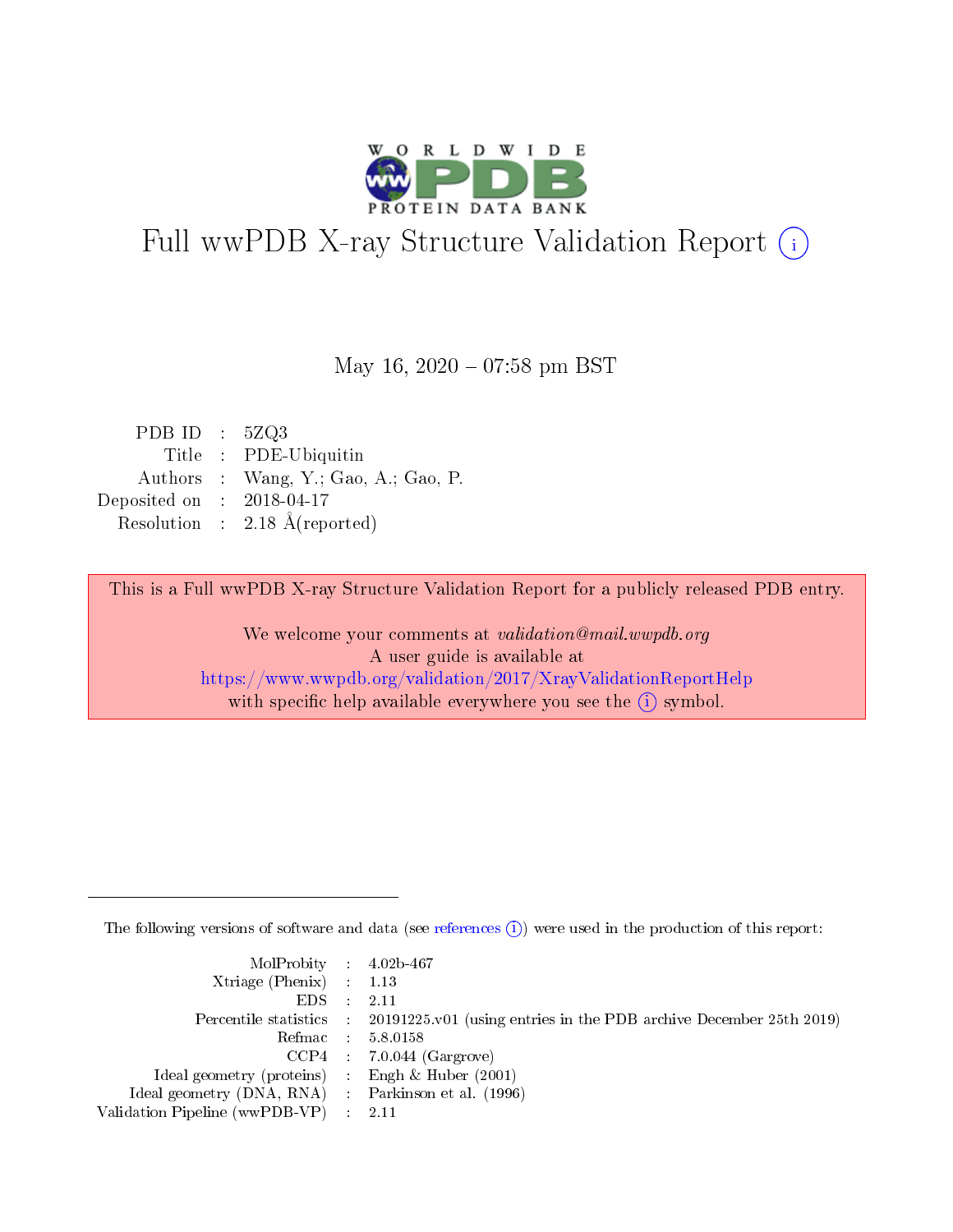# 1 [O](https://www.wwpdb.org/validation/2017/XrayValidationReportHelp#overall_quality)verall quality at a glance  $(i)$

The following experimental techniques were used to determine the structure: X-RAY DIFFRACTION

The reported resolution of this entry is 2.18 Å.

Percentile scores (ranging between 0-100) for global validation metrics of the entry are shown in the following graphic. The table shows the number of entries on which the scores are based.



| Metric                | Whole archive<br>$(\#\text{Entries})$ | Similar resolution<br>$(\#\text{Entries},\,\text{resolution}\,\,\text{range}(\textup{\AA}))$ |
|-----------------------|---------------------------------------|----------------------------------------------------------------------------------------------|
| $R_{free}$            | 130704                                | 6864 $(2.20-2.16)$                                                                           |
| Clashscore            | 141614                                | $7689(2.20-2.16)$                                                                            |
| Ramachandran outliers | 138981                                | $7564 (2.20 - 2.16)$                                                                         |
| Sidechain outliers    | 138945                                | 7564 (2.20-2.16)                                                                             |
| RSRZ outliers         | 127900                                | $6738(2.20-2.16)$                                                                            |

The table below summarises the geometric issues observed across the polymeric chains and their fit to the electron density. The red, orange, yellow and green segments on the lower bar indicate the fraction of residues that contain outliers for  $>=3, 2, 1$  and 0 types of geometric quality criteria respectively. A grey segment represents the fraction of residues that are not modelled. The numeric value for each fraction is indicated below the corresponding segment, with a dot representing fractions <=5% The upper red bar (where present) indicates the fraction of residues that have poor fit to the electron density. The numeric value is given above the bar.

| Mol | Chain | $\vert$ Length | Quality of chain |     |        |
|-----|-------|----------------|------------------|-----|--------|
|     | А     | 377            | 5%<br>78%        | 14% | $.7\%$ |
|     | B     | 377            | 2%<br>84%        | 8%  | 7%     |
| ച   |       | 78             | 6%<br>76%        | 19% | 5%     |
| ച   |       | 78             | 36%<br>63%       | 32% | 5%     |

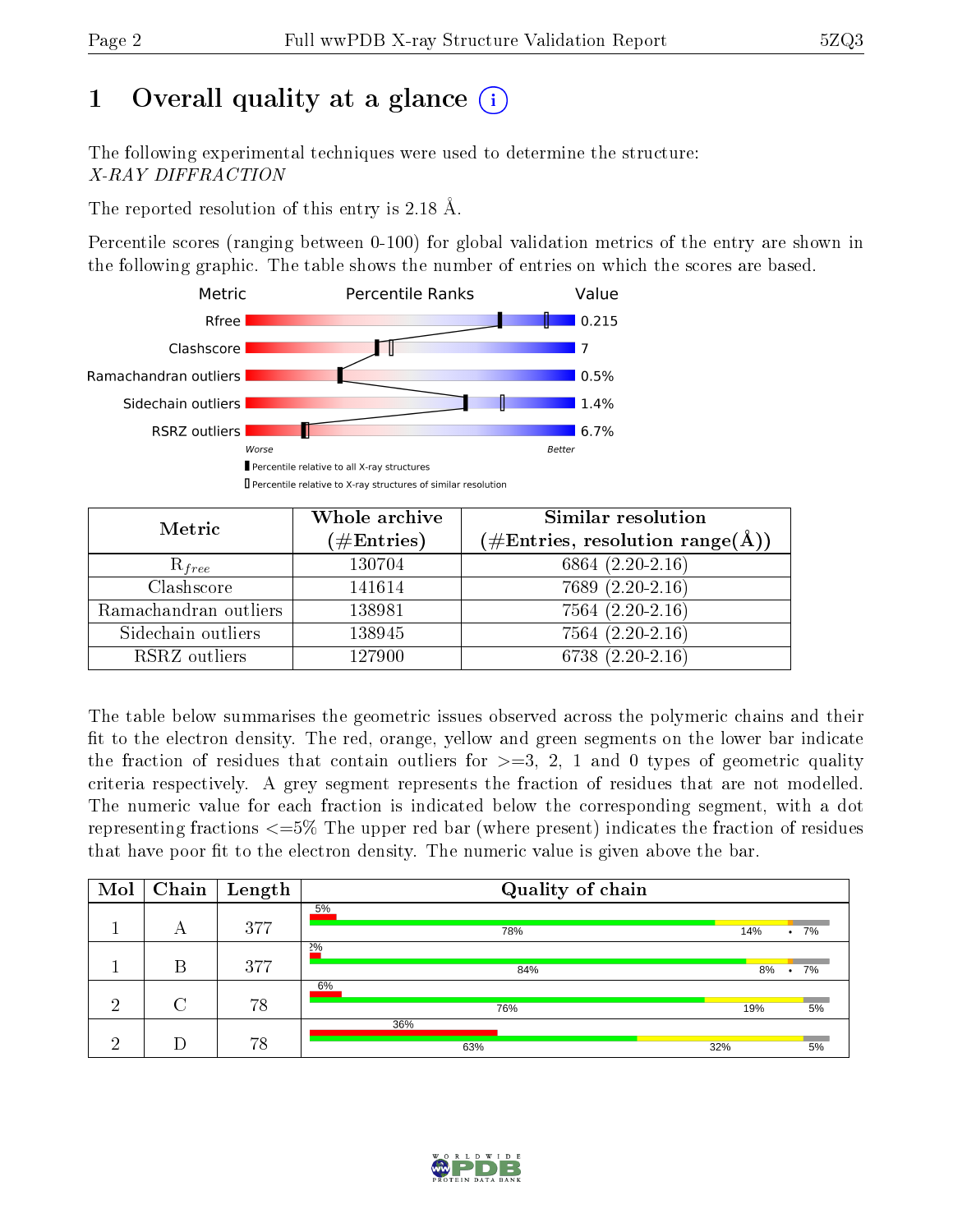# 2 Entry composition (i)

There are 3 unique types of molecules in this entry. The entry contains 7209 atoms, of which 0 are hydrogens and 0 are deuteriums.

In the tables below, the ZeroOcc column contains the number of atoms modelled with zero occupancy, the AltConf column contains the number of residues with at least one atom in alternate conformation and the Trace column contains the number of residues modelled with at most 2 atoms.

| Mol | Chain   Residues | Atoms |              |  |         |  | $ZeroOcc \mid AltConf \mid Trace$ |  |
|-----|------------------|-------|--------------|--|---------|--|-----------------------------------|--|
|     | 349              | Total |              |  |         |  |                                   |  |
|     |                  | 2839  | 1797 492 543 |  |         |  |                                   |  |
|     | 350              | Total |              |  |         |  |                                   |  |
|     |                  | 2844  | 1799         |  | 493 545 |  |                                   |  |

• Molecule 1 is a protein called SidE.

| Chain          | Residue | Modelled   | Actual | Comment               | Reference      |
|----------------|---------|------------|--------|-----------------------|----------------|
| А              | 221     | <b>MET</b> |        | initiating methionine | UNP Q6RCR1     |
| А              | 590     | <b>LEU</b> |        | expression tag        | UNP.<br>Q6RCR1 |
| А              | 591     | GLU        | ۰      | expression tag        | UNP Q6RCR1     |
| A              | 592     | <b>HIS</b> |        | expression tag        | UNP Q6RCR1     |
| А              | 593     | HIS        |        | expression tag        | UNP Q6RCR1     |
| А              | 594     | <b>HIS</b> |        | expression tag        | Q6RCR1<br>UNP. |
| $\overline{A}$ | 595     | HIS        |        | expression tag        | Q6RCR1<br>UNP. |
| А              | 596     | HIS        |        | expression tag        | Q6RCR1<br>UNP  |
| А              | 597     | HIS        |        | expression tag        | Q6RCR1<br>UNP  |
| B              | 221     | MET        |        | initiating methionine | Q6RCR1<br>UNP. |
| B              | 590     | <b>LEU</b> |        | expression tag        | Q6RCR1<br>UNP  |
| B              | 591     | GLU        |        | expression tag        | Q6RCR1<br>UNP  |
| B              | 592     | HIS        |        | expression tag        | Q6RCR1<br>UNP. |
| B              | 593     | <b>HIS</b> |        | expression tag        | Q6RCR1<br>UNP. |
| B              | 594     | HIS        |        | expression tag        | Q6RCR1<br>UNP  |
| B              | 595     | HIS        |        | expression tag        | Q6RCR1<br>UNP  |
| B              | 596     | ΗIS        |        | expression tag        | UNP<br>Q6RCR1  |
| B              | 597     | HIS        |        | expression tag        | UNP Q6RCR1     |

There are 18 discrepancies between the modelled and reference sequences:

• Molecule 2 is a protein called Ubiquitin.

| Mol | Chain | $\perp$ Residues     | $\rm{Atoms}$ |     |     | $ZeroOcc \   \ AltConf \  $ | $^\mathrm{+}$ Trace |  |  |
|-----|-------|----------------------|--------------|-----|-----|-----------------------------|---------------------|--|--|
|     |       | $H$ $\prime$<br>r st | Total<br>593 | 374 | 103 |                             |                     |  |  |

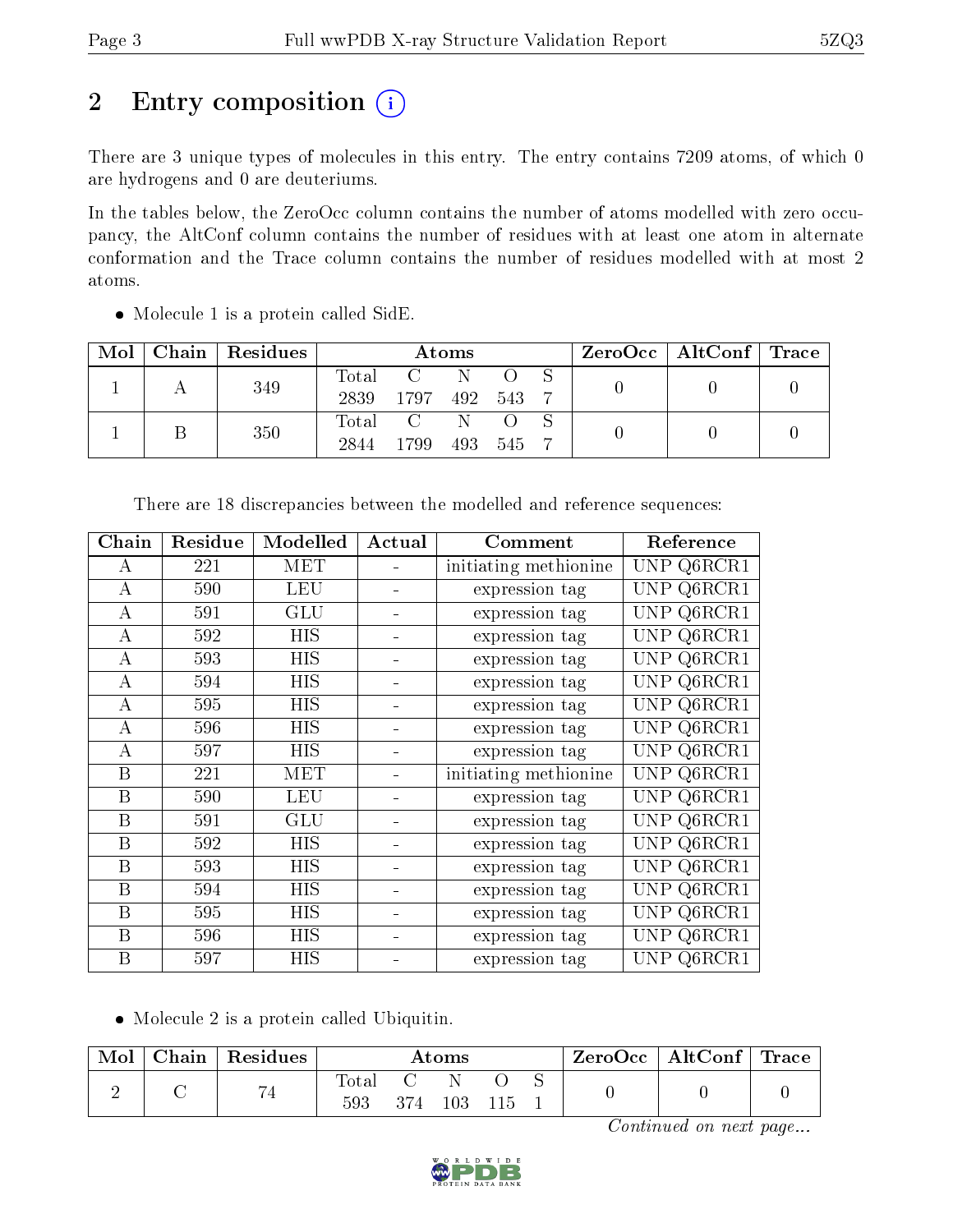Continued from previous page...

| Mol | Chain | Residues       | $\rm{Atoms}$ |       |     | $\text{ZeroOcc} \mid \text{AltConf} \mid \text{Trace}$ |  |  |  |
|-----|-------|----------------|--------------|-------|-----|--------------------------------------------------------|--|--|--|
|     |       | $\overline{ }$ | Total<br>593 | 374 - | 103 |                                                        |  |  |  |

There are 4 discrepancies between the modelled and reference sequences:

| Chain |      | Residue   Modelled   Actual |                | Comment                     | Reference |
|-------|------|-----------------------------|----------------|-----------------------------|-----------|
|       | $-1$ | GLY                         |                | expression tag   UNP P0CG48 |           |
|       |      | SER.                        |                | expression tag   UNP P0CG48 |           |
|       | $-1$ | GLY                         | $\sim$         | expression tag   UNP P0CG48 |           |
|       |      | SF R                        | $\blacksquare$ | expression tag   UNP P0CG48 |           |

• Molecule 3 is water.

| Mol |   | Chain   Residues | <b>Atoms</b>                            | ZeroOcc   AltConf |
|-----|---|------------------|-----------------------------------------|-------------------|
| 3   |   | 124              | Total<br>$\left($<br>124<br>124         |                   |
| 3   | В | 188              | Total<br>$\left( \right)$<br>188<br>188 |                   |
| 3   | C | 18               | Total<br>$\left( \right)$<br>18<br>18   |                   |
| 3   |   | 10               | Total<br>$\bigcirc$<br>10<br>10         |                   |

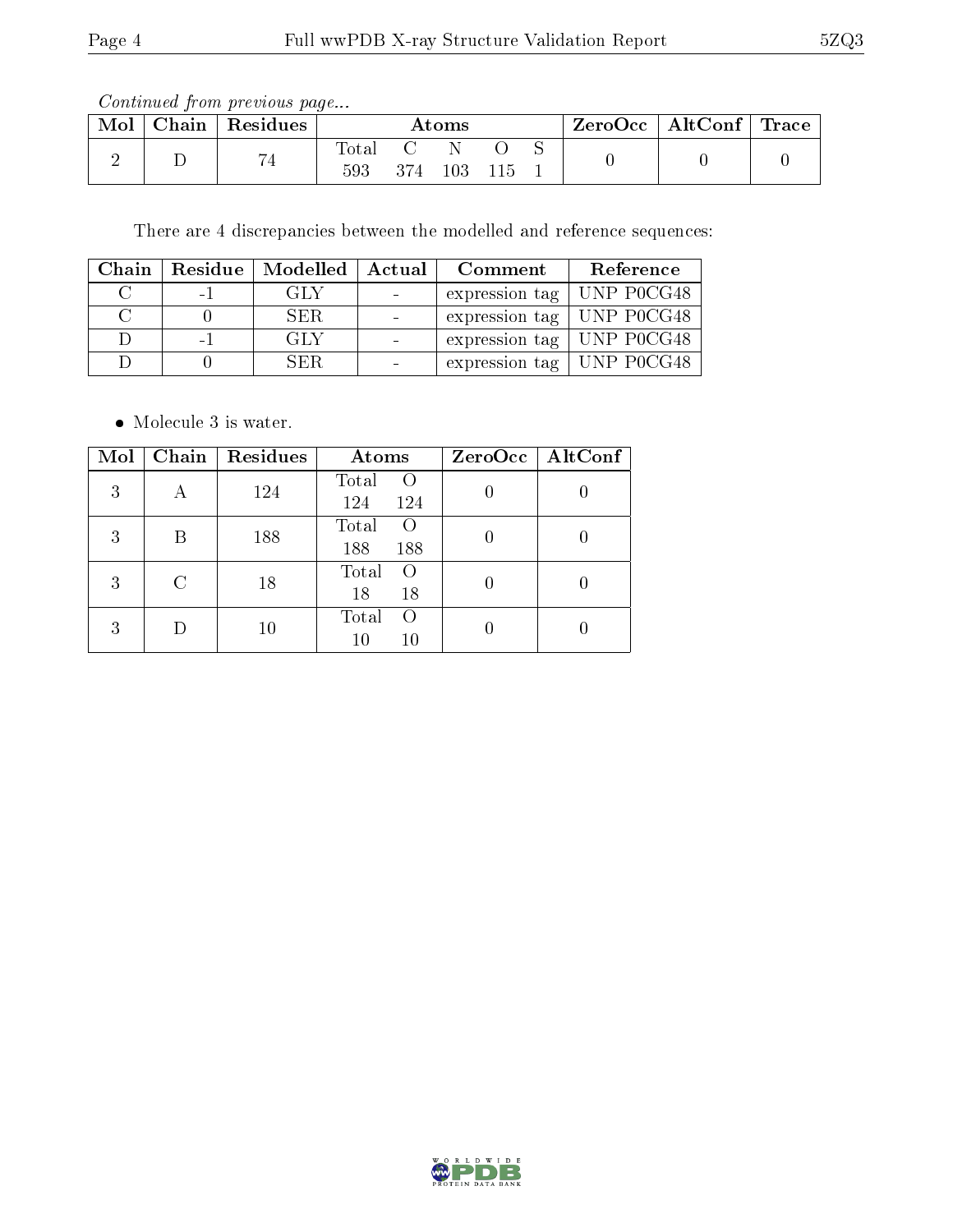# 3 Residue-property plots  $(i)$

These plots are drawn for all protein, RNA and DNA chains in the entry. The first graphic for a chain summarises the proportions of the various outlier classes displayed in the second graphic. The second graphic shows the sequence view annotated by issues in geometry and electron density. Residues are color-coded according to the number of geometric quality criteria for which they contain at least one outlier: green  $= 0$ , yellow  $= 1$ , orange  $= 2$  and red  $= 3$  or more. A red dot above a residue indicates a poor fit to the electron density (RSRZ  $> 2$ ). Stretches of 2 or more consecutive residues without any outlier are shown as a green connector. Residues present in the sample, but not in the model, are shown in grey.



• Molecule 1: SidE

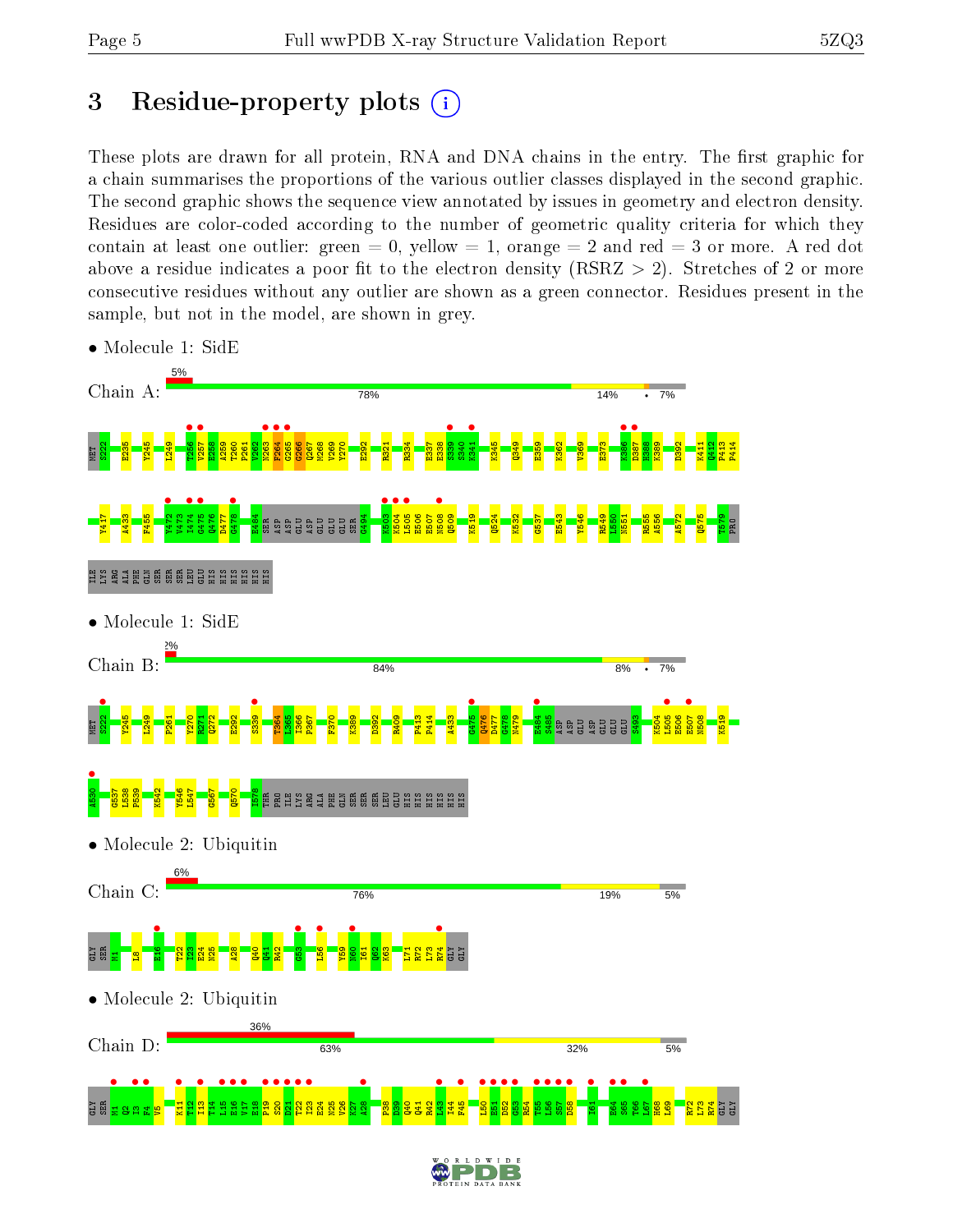# 4 Data and refinement statistics  $(i)$

| Property                                                             | Value                                              | Source     |
|----------------------------------------------------------------------|----------------------------------------------------|------------|
| Space group                                                          | P 1 21 1                                           | Depositor  |
| Cell constants                                                       | $96.63\rm\AA$<br>$55.89\text{\AA}$<br>99.75Å       |            |
| a, b, c, $\alpha$ , $\beta$ , $\gamma$                               | $90.00^\circ$<br>$110.50^{\circ}$<br>$90.00^\circ$ | Depositor  |
| Resolution $(A)$                                                     | 49.11<br>$-2.18$                                   | Depositor  |
|                                                                      | 49.11<br>$-2.18$                                   | <b>EDS</b> |
| % Data completeness                                                  | $92.5(49.11-2.18)$                                 | Depositor  |
| (in resolution range)                                                | $92.6(49.11-2.18)$                                 | <b>EDS</b> |
| $R_{merge}$                                                          | 0.08                                               | Depositor  |
| $\mathrm{R}_{sym}$                                                   | (Not available)                                    | Depositor  |
| $\langle I/\sigma(I) \rangle$ <sup>1</sup>                           | $2.28$ (at 2.18Å)                                  | Xtriage    |
| Refinement program                                                   | PHENIX 1.8.4 1496                                  | Depositor  |
|                                                                      | $\overline{0.188}$ ,<br>0.213                      | Depositor  |
| $R, R_{free}$                                                        | 0.190<br>0.215<br>$\ddot{\phantom{a}}$             | DCC        |
| $\mathcal{R}_{free}$ test set                                        | 2405 reflections $(4.96\%)$                        | wwPDB-VP   |
| Wilson B-factor $(A^2)$                                              | 28.3                                               | Xtriage    |
| Anisotropy                                                           | 0.051                                              | Xtriage    |
| Bulk solvent $k_{sol}(e/\mathring{A}^3)$ , $B_{sol}(\mathring{A}^2)$ | $0.33$ , 48.5                                      | <b>EDS</b> |
| L-test for twinning <sup>2</sup>                                     | $< L >$ = 0.50, $< L2$ > = 0.33                    | Xtriage    |
| Estimated twinning fraction                                          | $0.014$ for $1, -k, h$                             | Xtriage    |
| $F_o, F_c$ correlation                                               | 0.95                                               | <b>EDS</b> |
| Total number of atoms                                                | 7209                                               | wwPDB-VP   |
| Average B, all atoms $(A^2)$                                         | $50.0$                                             | wwPDB-VP   |

Xtriage's analysis on translational NCS is as follows: The largest off-origin peak in the Patterson function is  $5.92\%$  of the height of the origin peak. No significant pseudotranslation is detected.

<sup>&</sup>lt;sup>2</sup>Theoretical values of  $\langle |L| \rangle$ ,  $\langle L^2 \rangle$  for acentric reflections are 0.5, 0.333 respectively for untwinned datasets, and 0.375, 0.2 for perfectly twinned datasets.



<span id="page-5-1"></span><span id="page-5-0"></span><sup>1</sup> Intensities estimated from amplitudes.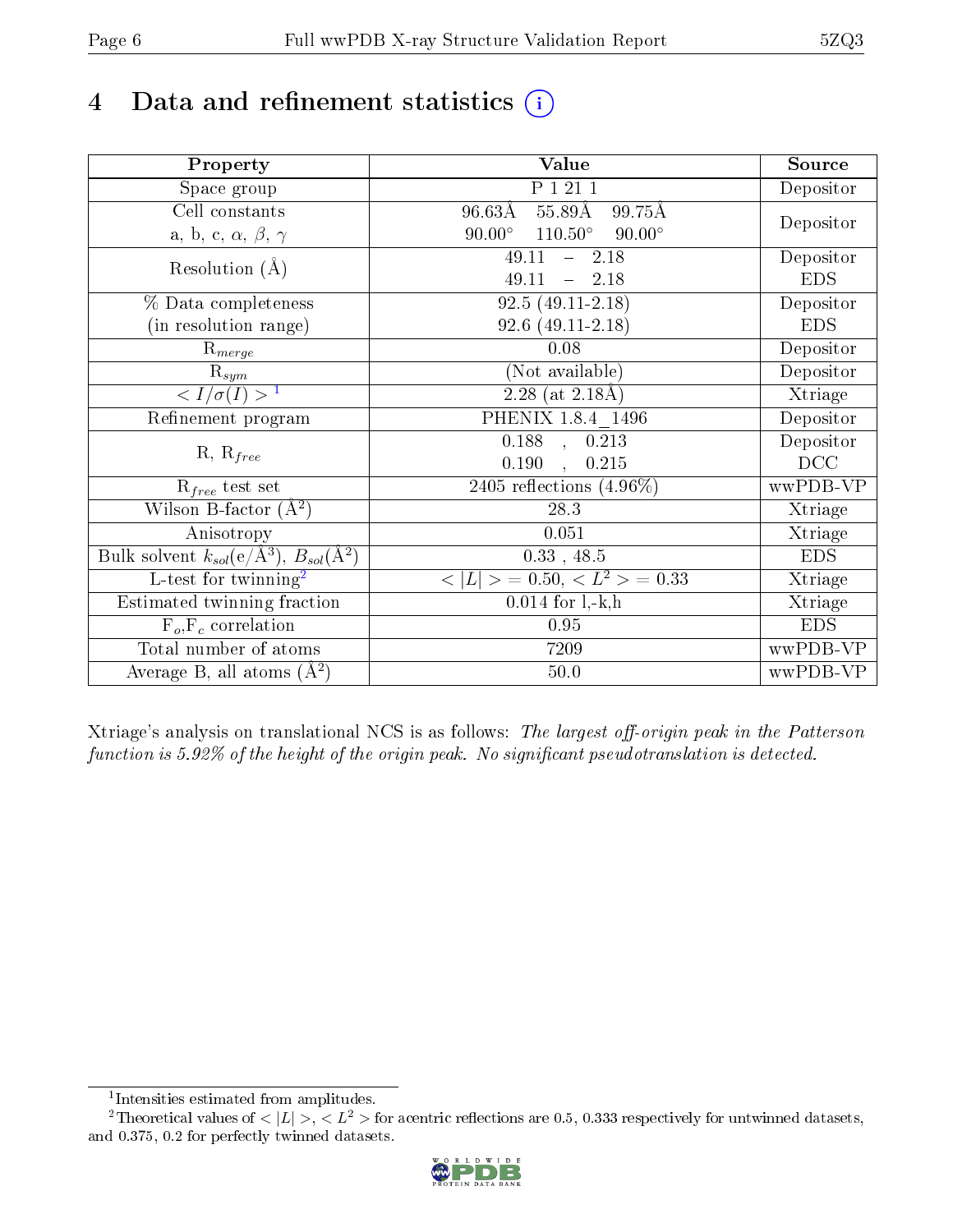# 5 Model quality  $(i)$

# 5.1 Standard geometry  $(i)$

The Z score for a bond length (or angle) is the number of standard deviations the observed value is removed from the expected value. A bond length (or angle) with  $|Z| > 5$  is considered an outlier worth inspection. RMSZ is the root-mean-square of all Z scores of the bond lengths (or angles).

| Mol                         | Chain |      | Bond lengths | Bond angles |                   |  |
|-----------------------------|-------|------|--------------|-------------|-------------------|--|
|                             |       | RMSZ | $\# Z  > 5$  | RMSZ        | $\ Z\  > 5$       |  |
| $\mathbf{1}$                |       | 0.32 | 0/2904       | 0.46        | 0/3921            |  |
| 1                           | R     | 0.39 | /2909        | 0.45        | 0/3927            |  |
| $\mathcal{D}_{\mathcal{L}}$ | C     | 0.28 | 0/599        | 0.49        | 0/806             |  |
| $\mathcal{D}_{\mathcal{L}}$ | Ð     | 0.39 | 0/599        | 0.59        | 0/806             |  |
| All                         | Αll   | 0.35 | 7011         | 0.47        | $^\prime\!\!9460$ |  |

There are no bond length outliers.

There are no bond angle outliers.

There are no chirality outliers.

There are no planarity outliers.

### 5.2 Too-close contacts  $\overline{()}$

In the following table, the Non-H and H(model) columns list the number of non-hydrogen atoms and hydrogen atoms in the chain respectively. The H(added) column lists the number of hydrogen atoms added and optimized by MolProbity. The Clashes column lists the number of clashes within the asymmetric unit, whereas Symm-Clashes lists symmetry related clashes.

| Mol | Chain |      | Non-H $\mid$ H(model) | H(added) |    | $Clashes$   Symm-Clashes |
|-----|-------|------|-----------------------|----------|----|--------------------------|
|     |       | 2839 |                       | 2742     | 51 |                          |
|     | В     | 2844 |                       | 2745     | 21 |                          |
| 2   | C     | 593  |                       | 623      | 10 |                          |
| 2   | Ð     | 593  |                       | 623      | 28 |                          |
| 3   | А     | 124  |                       |          | റ  |                          |
| 3   | В     | 188  |                       |          |    |                          |
| 3   | C     | 18   |                       |          |    |                          |
| 3   | Ð     | 10   |                       |          |    |                          |
|     | Αll   | 7209 |                       | 6733     | 99 |                          |

The all-atom clashscore is defined as the number of clashes found per 1000 atoms (including hydrogen atoms). The all-atom clashscore for this structure is 7.

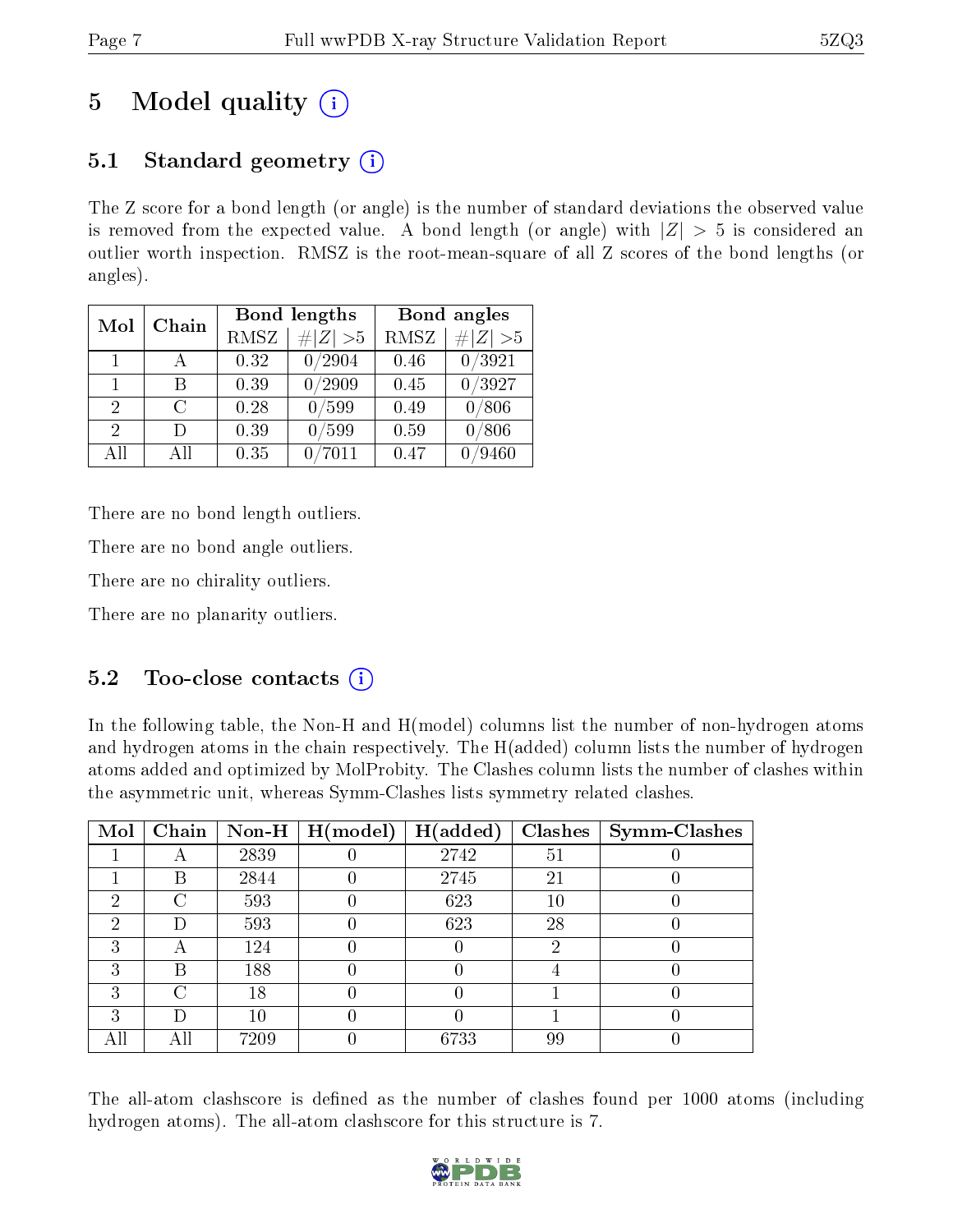|                     |                              | Interatomic       | Clash         |
|---------------------|------------------------------|-------------------|---------------|
| Atom-1              | Atom-2                       | distance $(A)$    | overlap $(A)$ |
| 1: A:264:PHE:CE2    | 2:D:73:LEU:CD1               | 2.56              | 0.89          |
| 2:D:40:GLN:NE2      | 2:D:74:ARG:HB3               | 1.88              | 0.87          |
| 2:D:38:PRO:HA       | 2:D:41:GLN:HE21              | 1.42              | 0.81          |
| 2:D:42:ARG:HH12     | 2:D:72:ARG:NH1               | 1.80              | 0.79          |
| 1: A:264:PHE:CE2    | 2:D:73:LEU:HD13              | 2.19              | 0.77          |
| 1:A:264:PHE:CZ      | 2:D:73:LEU:CD1               | 2.68              | 0.77          |
| 2:D:40:GLN:HE21     | 2:D:74:ARG:HB3               | $\overline{1.50}$ | 0.74          |
| 1:A:264:PHE:CZ      | 2:D:73:LEU:HD12              | 2.25              | 0.72          |
| 2:C:73:LEU:HG       | 2:C:74:ARG:HG2               | 1.73              | 0.71          |
| 1:A:264:PHE:CB      | 1:A:556:ALA:HB2              | 2.20              | 0.70          |
| 2:D:68:HIS:ND1      | 3:D:101:HOH:O                | 2.25              | 0.69          |
| 2: D: 5: VAL: HB    | 2:D:13:ILE:HB                | 1.74              | 0.68          |
| 2:D:22:THR:OG1      | 2:D:25:ASN:ND2               | 2.27              | 0.67          |
| 1:B:272:GLN:OE1     | 2:C:72:ARG:NH2               | 2.29              | 0.65          |
| 1:A:264:PHE:CD1     | 1: A:269: VAL:HG21           | 2.31              | 0.65          |
| 1:B:477:ASP:OD1     | 1:B:477:ASP:N                | 2.28              | 0.64          |
| 1:A:551:ASN:HD21    | 2:D:74:ARG:H                 | 1.46              | 0.64          |
| 1: A:506: GLU:HG2   | 1:A:507:GLU:N                | 2.12              | 0.63          |
| 2:D:42:ARG:NH1      | 2:D:72:ARG:NH1               | 2.47              | 0.62          |
| 1:A:519:LYS:HA      | 1:A:524:GLN:HE21             | 1.63              | 0.62          |
| 2:D:38:PRO:HA       | 2:D:41:GLN:NE2               | 2.15              | 0.62          |
| 1: A:264:PHE:CD1    | 1: A:269: VAL: CG2           | 2.83              | 0.61          |
| 1:B:364:THR:HG21    | 3:B:780:HOH:O                | 1.99              | 0.61          |
| 1:A:549:ARG:NH1     | 1:B:570:GLN:OE1              | 2.33              | 0.61          |
| 1:A:264:PHE:C       | 1: A:266: GLY:H              | 2.02              | 0.61          |
| 1:A:264:PHE:O       | $1: A:266: \overline{GLY:N}$ | 2.34              | 0.60          |
| 2:C:42:ARG:CZ       | 3:C:104:HOH:O                | 2.50              | 0.59          |
| 1:B:507:GLU:O       | 1:B:508:ASN:HB2              | 2.00              | 0.59          |
| 1:A:263:ASN:OD1     | 1: A:268: MET:SD             | 2.64              | 0.56          |
| 1: A:264:PHE:HB2    | 1: A: 556: ALA: HB2          | 1.88              | 0.56          |
| 2:D:42:ARG:HH12     | 2:D:72:ARG:HH12              | 1.50              | 0.55          |
| 1: A:506: GLU:HG2   | 1:A:507:GLU:O                | 2.06              | 0.55          |
| 1:B:538:LEU:HD12    | 1:B:539:PRO:HD2              | 1.89              | 0.55          |
| 1:A:345:LYS:O       | 1: A:349: GLN: HG3           | 2.07              | 0.54          |
| 1:B:476:GLN:HG3     | 1:B:477:ASP:N                | 2.23              | 0.53          |
| 1: A:264:PHE:HD1    | 1: A:269: VAL: CG2           | 2.21              | 0.53          |
| 1:A:334:ARG:HH21    | 1:A:337:GLU:HA               | 1.74              | 0.53          |
| 1: A: 387: ASP: HB3 | 1: A:389: LYS: CE            | 2.39              | 0.53          |
| 2:D:23:ILE:HA       | 2:D:26:VAL:HG12              | 1.90              | 0.53          |
| 2:C:56:LEU:HD22     | 2:C:61:ILE:HD12              | 1.91              | 0.52          |

All (99) close contacts within the same asymmetric unit are listed below, sorted by their clash magnitude.

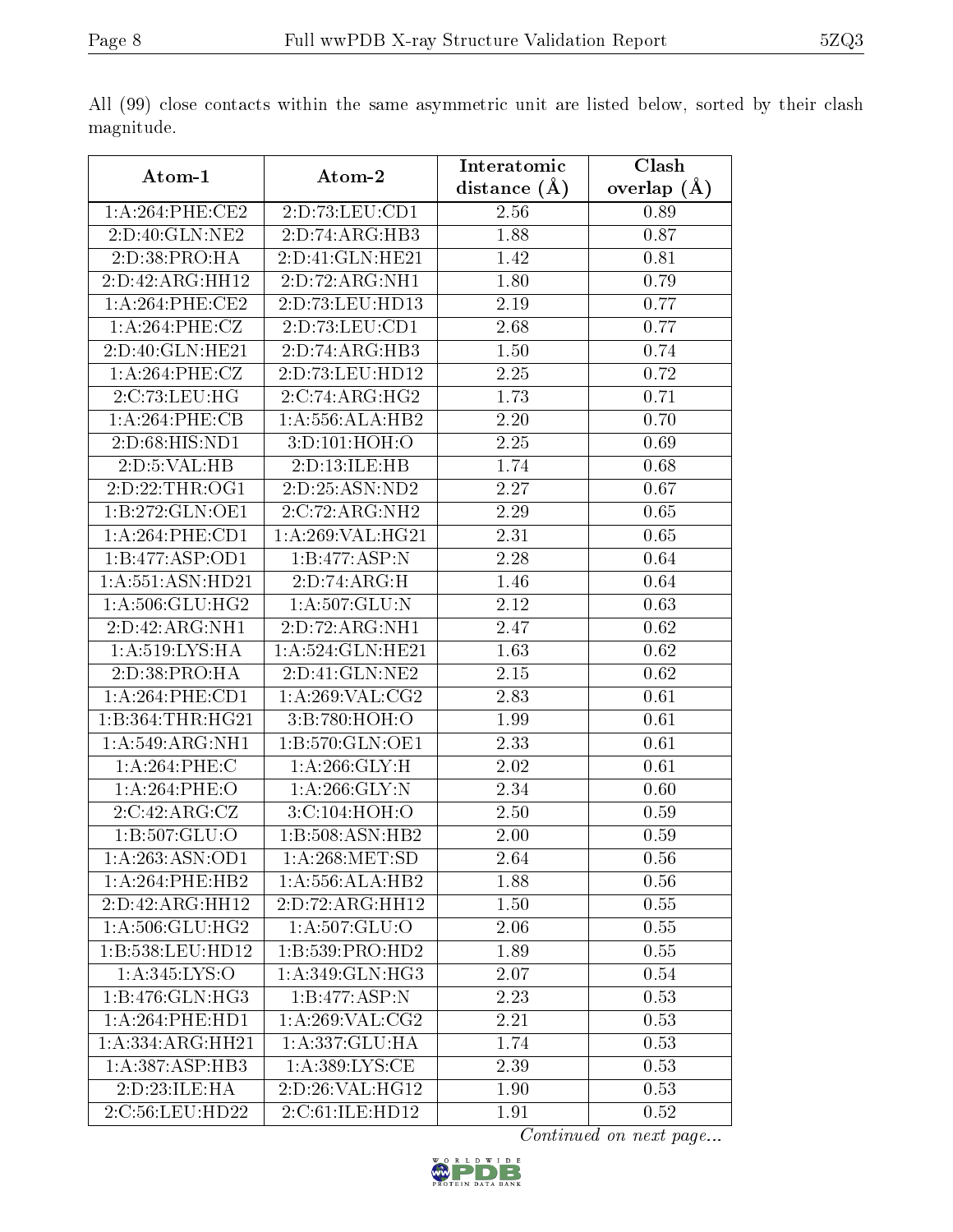| Comunaca jiom previous page   |                              | Interatomic    | Clash           |
|-------------------------------|------------------------------|----------------|-----------------|
| Atom-1                        | Atom-2                       | distance $(A)$ | overlap $(\AA)$ |
| 1:A:264:PHE:C                 | 1: A:266: GLY:N              | 2.64           | 0.51            |
| 1: A: 505: LEU: N             | 1: A: 505: LEU: HD12         | 2.26           | 0.51            |
| 1: A:264:PHE:CE2              | 2:D:73:LEU:HD11              | 2.43           | 0.51            |
| 2:D:20:SER:OG                 | 2:D:20:SER:O                 | 2.24           | 0.50            |
| 2:D:40:GLN:NE2                | 2:D:74:ARG:CB                | 2.70           | 0.50            |
| 1:B:537:GLY:HA2               | 1: B:546: TYR: CZ            | 2.47           | 0.50            |
| $1:A:257:\overline{VAL:HG21}$ | 1: A: 338: GLU: OE1          | 2.11           | 0.50            |
| 2:C:24:GLU:O                  | 2:C:28:ALA:N                 | 2.35           | 0.49            |
| 1:A:373:GLU:CD                | 1:A:373:GLU:H                | 2.16           | 0.49            |
| 1:A:455:PHE:CD1               | 1:A:532:LYS:HE3              | 2.48           | 0.49            |
| 1:B:542:LYS:HD3               | 1:B:542:LYS:N                | 2.28           | 0.49            |
| 2:D:44:ILE:HB                 | 2:D:68:HIS:HB2               | 1.95           | 0.49            |
| 1:A:506:GLU:HB3               | 1: A:509: GLN:CD             | 2.33           | 0.48            |
| 1:A:321:ARG:HD2               | 1:A:369:VAL:HG13             | 1.96           | 0.48            |
| 1:B:477:ASP:O                 | 1:B:479:ASN:N                | 2.43           | 0.48            |
| 2:D:42:ARG:NH1                | 2:D:72:ARG:HH12              | 2.10           | 0.48            |
| 2:C:59:TYR:HB2                | 2:C:61:ILE:HG13              | 1.96           | 0.48            |
| 1: A:264:PHE:CE2              | 1: A: 555: ARG: HG2          | 2.49           | 0.47            |
| 1:B:366:ILE:HA                | 1:B:367:PRO:HA               | 1.68           | 0.47            |
| 1: A:261:PRO:HG3              | 1: A:270:TYR:HD1             | 1.80           | 0.47            |
| 2:D:54:ARG:NH1                | 2:D:58:ASP:HB3               | 2.30           | 0.47            |
| 2:D:24:GLU:CD                 | 2:D:52:ASP:HB3               | 2.35           | 0.46            |
| 1:A:387:ASP:O                 | 1: A: 389: LYS: HE2          | 2.15           | 0.46            |
| 2:C:63:LYS:HB3                | 2:C:63:LYS:HE3               | 1.70           | 0.46            |
| 2:D:41:GLN:HG2                | 2:D:69:LEU:HD11              | 1.97           | 0.46            |
| 1:A:572:ALA:HA                | 3:B:626:HOH:O                | 2.15           | 0.46            |
| 1:B:292:GLU:HB3               | 1:B:433:ALA:HB1              | 1.98           | 0.45            |
| 1:A:292:GLU:HB3               | $1:A:433:AL\overline{A:H}B1$ | 1.98           | 0.45            |
| 1: A:359: GLU:OE2             | 1: A: 362: LYS: HE2          | 2.17           | 0.45            |
| 2:D:45:PHE:HB3                | 2:D:50:LEU:HD21              | 1.98           | 0.45            |
| 1:A:575:GLN:NE2               | 3:A:616:HOH:O                | 2.50           | 0.45            |
| 1:B:245:TYR:HA                | 1:B:249:LEU:HB2              | 1.98           | 0.45            |
| 2:D:54:ARG:CZ                 | 2:D:58:ASP:HB3               | 2.47           | 0.45            |
| 1: A: 387: ASP: HB3           | 1: A: 389: LYS: HE2          | 1.98           | 0.45            |
| 1:B:547:LEU:HD22              | 2:C:71:LEU:HB3               | 1.99           | 0.44            |
| 1: A: 551: ASN: ND2           | 2:D:73:LEU:HD22              | 2.33           | 0.44            |
| 1: A:245:TYR:HA               | 1: A:249:LEU:HB2             | 2.00           | 0.43            |
| 2:C:22:THR:OG1                | 2:C:25:ASN:OD1               | 2.23           | 0.43            |
| 1: A:264:PHE:HB3              | 1: A: 556: ALA: HB2          | 1.99           | 0.43            |
| 1:A:264:PHE:N                 | 1: A:267: GLN:O              | 2.52           | 0.43            |
| 1:B:261:PRO:HB3               | 1: B:270: TYR: CD1           | 2.53           | 0.43            |

Continued from previous page.

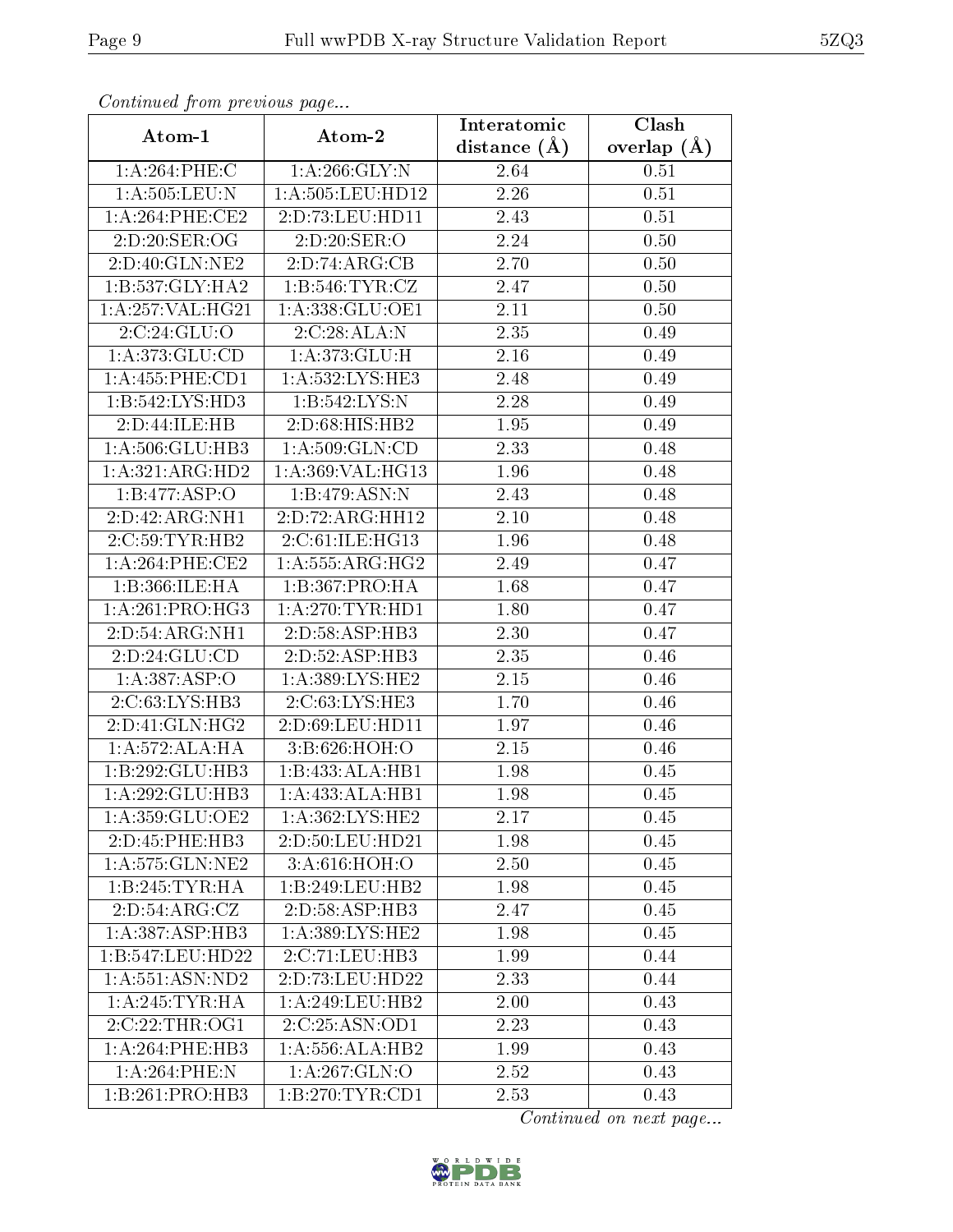| Atom-1              | Atom-2              | Interatomic<br>distance $(\AA)$ | Clash<br>overlap $(A)$ |
|---------------------|---------------------|---------------------------------|------------------------|
| 1:A:413:PRO:HA      | 1:A:414:PRO:HD3     | 1.89                            | 0.43                   |
|                     |                     |                                 |                        |
| 1: A:519: LYS: HE2  | 1: A:519: LYS: HB3  | 1.89                            | 0.42                   |
| 1:B:389:LYS:HB3     | 1:B:392:ASP:HB2     | 2.01                            | 0.42                   |
| 1:A:259:ALA:O       | 1:A:261:PRO:HD3     | 2.20                            | 0.42                   |
| 1: A:235: GLU:HG3   | 3:A:709:HOH:O       | 2.19                            | 0.42                   |
| 1:B:413:PRO:HA      | 1:B:414:PRO:HD3     | 1.82                            | 0.41                   |
| 1:B:567:GLY:HA2     | 1:B:570:GLN:HG2     | 2.02                            | 0.41                   |
| 1:A:477:ASP:OD1     | 1:A:477:ASP:N       | 2.53                            | 0.41                   |
| 1: A: 411: LYS: HB3 | 1: A: 417: TYR: CD2 | 2.56                            | 0.41                   |
| 1: A:519: LYS: HA   | 1: A:524: GLN: NE2  | 2.33                            | 0.41                   |
| 2:C:40:GLN:HE21     | 2:C:73:LEU:HD12     | 1.85                            | 0.41                   |
| 1: A: 387: ASP: HB3 | 1: A: 389: LYS: HE3 | 2.02                            | 0.41                   |
| 1: A: 389: LYS: HB3 | 1: A:392: ASP:CG    | 2.41                            | 0.41                   |
| 1:B:409:ARG:NE      | 3:B:607:HOH:O       | 2.37                            | 0.41                   |
| 1: A: 537: GLY: HA2 | 1: A:546: TYR: CZ   | 2.55                            | 0.40                   |
| 1: B:519: LYS: HE3  | 3:B:769:HOH:O       | 2.20                            | 0.40                   |
| 1: A:543: GLU:HG2   | 2: D: 11: LYS: CD   | 2.51                            | 0.40                   |
| 1:B:367:PRO:HA      | 1:B:370:PHE:O       | 2.22                            | 0.40                   |

Continued from previous page...

There are no symmetry-related clashes.

### 5.3 Torsion angles  $(i)$

#### 5.3.1 Protein backbone (i)

In the following table, the Percentiles column shows the percent Ramachandran outliers of the chain as a percentile score with respect to all X-ray entries followed by that with respect to entries of similar resolution.

The Analysed column shows the number of residues for which the backbone conformation was analysed, and the total number of residues.

| Mol            | Chain   | Analysed         | Favoured     | Allowed    | Outliers         | Percentiles |              |
|----------------|---------|------------------|--------------|------------|------------------|-------------|--------------|
|                | А       | $345/377(92\%)$  | 331 $(96\%)$ | 11 $(3\%)$ | $3(1\%)$         | 17          | 15           |
|                | B       | $346/377(92\%)$  | 336 (97%)    | $10(3\%)$  |                  | 100         | $\sqrt{100}$ |
| $\overline{2}$ | $\rm C$ | $72/78$ (92%)    | 72 (100%)    |            | $\left( \right)$ | 100         | 100          |
| 2              | D       | $72/78$ $(92\%)$ | 68 (94%)     | 3(4%)      | $1(1\%)$         |             | 8            |
| All            | All     | $835/910(92\%)$  | 807 (97%)    | $24(3\%)$  | $4(0\%)$         | 29          | 28           |

All (4) Ramachandran outliers are listed below:

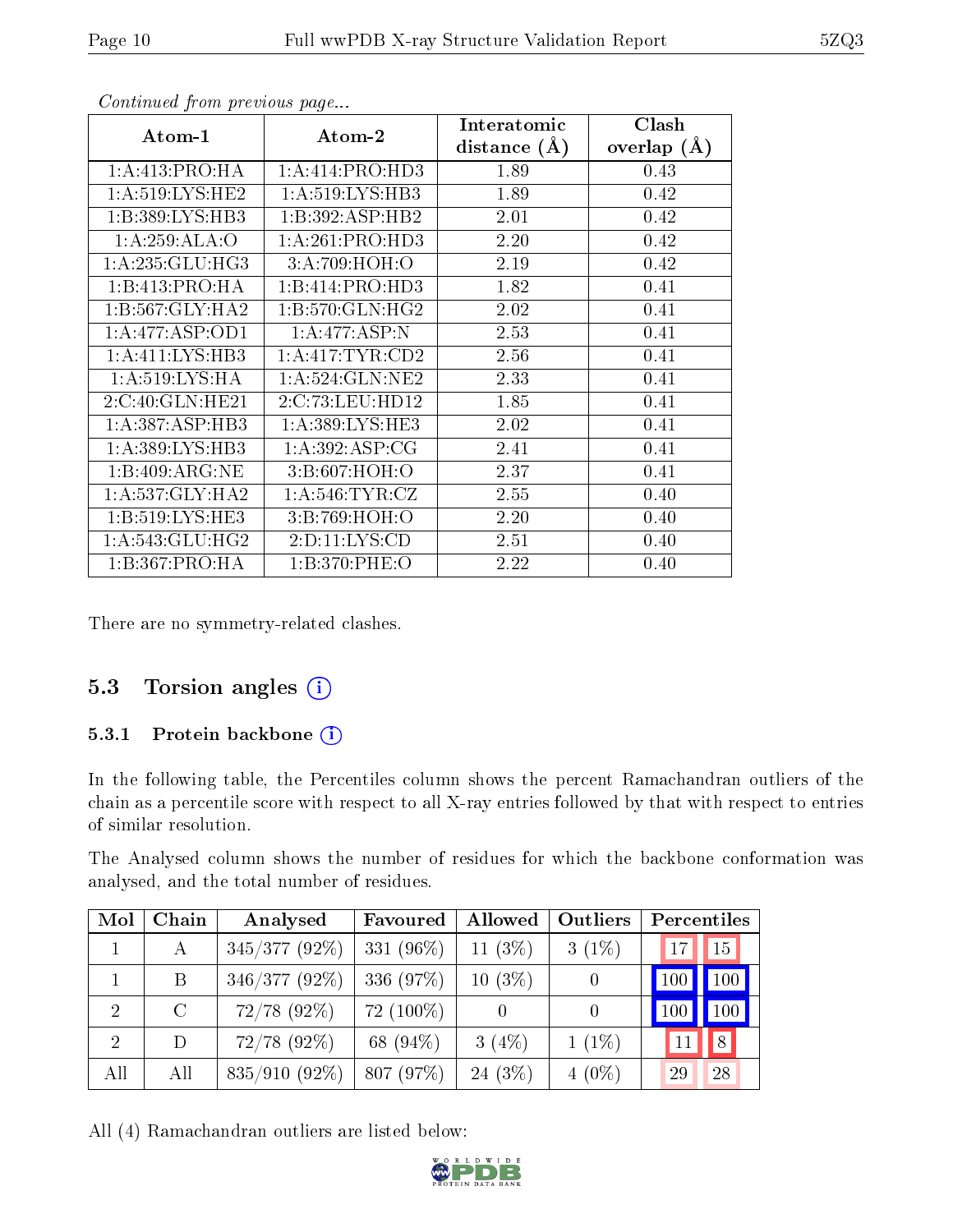| Mol | Chain | Res | Type       |
|-----|-------|-----|------------|
|     |       | 264 | PHE        |
|     |       | 265 | GLY        |
|     |       | 19  | <b>PRO</b> |
|     |       | 266 | GLY        |

#### 5.3.2 Protein sidechains (i)

In the following table, the Percentiles column shows the percent sidechain outliers of the chain as a percentile score with respect to all X-ray entries followed by that with respect to entries of similar resolution.

The Analysed column shows the number of residues for which the sidechain conformation was analysed, and the total number of residues.

| Mol                         | Chain   | Analysed        | Rotameric   | Outliers  | Percentiles |         |
|-----------------------------|---------|-----------------|-------------|-----------|-------------|---------|
|                             | A       | $300/327(92\%)$ | 297 (99%)   | $3(1\%)$  | 76          | 85      |
|                             | B.      | $301/327(92\%)$ | 295 (98\%)  | $6(2\%)$  | 55          | 66      |
| $\mathcal{D}$               | $\rm C$ | $68/69$ (99%)   | 67 $(98\%)$ | $1(2\%)$  | 65          | 76      |
| $\mathcal{D}_{\mathcal{L}}$ | D       | $68/69$ (99%)   | 68 (100\%)  |           | 100         | $100\,$ |
| All                         | All     | 737/792 (93%)   | 727 (99%)   | $10(1\%)$ | .67         | 78      |

All (10) residues with a non-rotameric sidechain are listed below:

| Mol | Chain | Res | Type       |
|-----|-------|-----|------------|
|     | А     | 260 | THR        |
| 1   | A     | 504 | <b>LYS</b> |
| 1   | А     | 508 | ASN        |
| 1   | В     | 339 | SER        |
| 1   | В     | 364 | THR        |
| 1   | В     | 476 | <b>GLN</b> |
| 1   | В     | 504 | <b>LYS</b> |
| 1   | В     | 505 | LEU        |
| 1   | В     | 506 | GLU        |
| 2   | C     |     | LEU        |

Some sidechains can be flipped to improve hydrogen bonding and reduce clashes. All (4) such sidechains are listed below:

| Mol | Chain | Res | Type |
|-----|-------|-----|------|
|     |       | 508 | ASN  |
|     |       | 524 | GLN  |
|     |       | 551 | 4.5N |

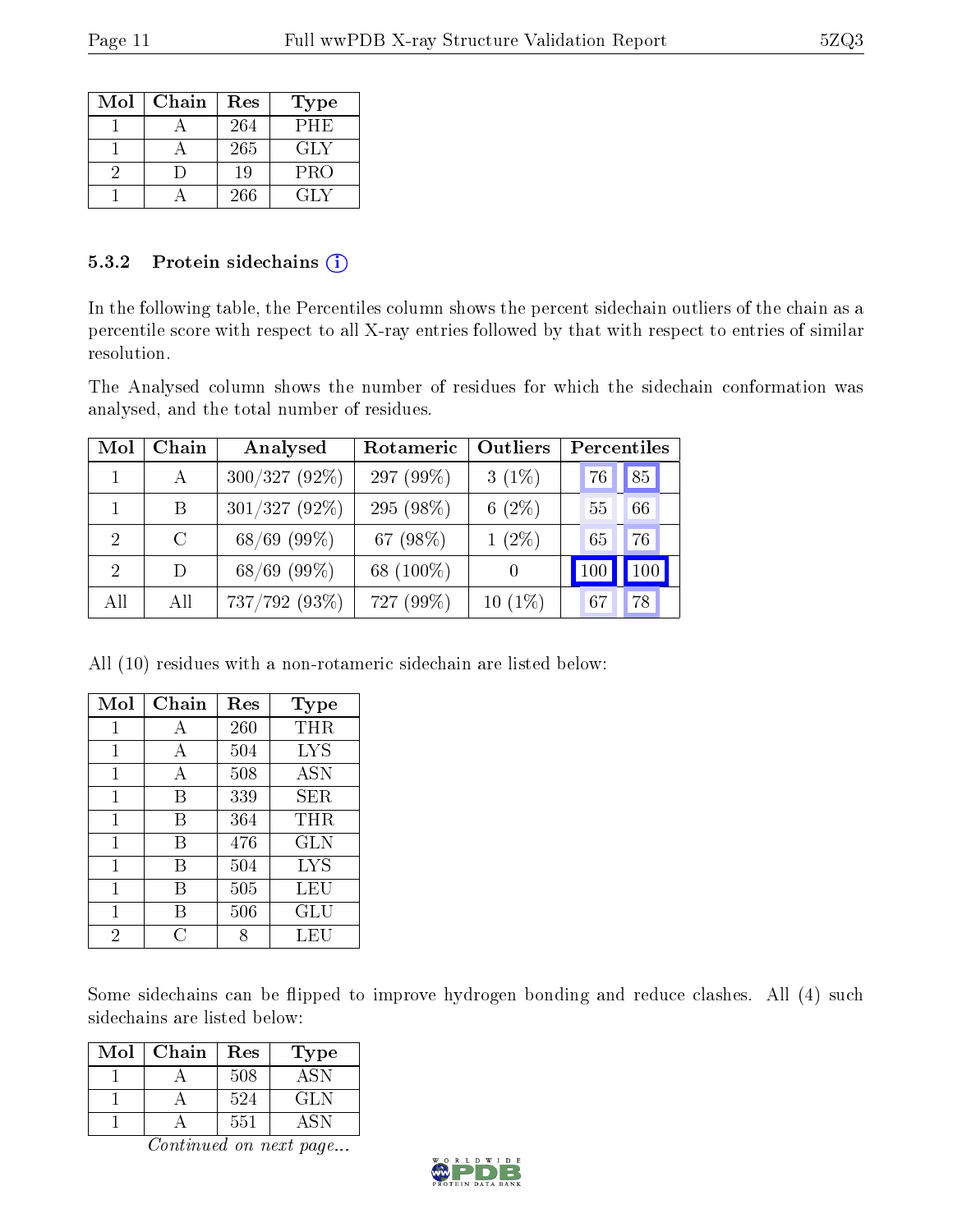Continued from previous page...

| Mol | Chain   Res | ype |
|-----|-------------|-----|
|     |             |     |

#### 5.3.3 RNA [O](https://www.wwpdb.org/validation/2017/XrayValidationReportHelp#rna)i

There are no RNA molecules in this entry.

### 5.4 Non-standard residues in protein, DNA, RNA chains (i)

There are no non-standard protein/DNA/RNA residues in this entry.

### 5.5 Carbohydrates  $(i)$

There are no carbohydrates in this entry.

# 5.6 Ligand geometry (i)

There are no ligands in this entry.

### 5.7 [O](https://www.wwpdb.org/validation/2017/XrayValidationReportHelp#nonstandard_residues_and_ligands)ther polymers (i)

There are no such residues in this entry.

### 5.8 Polymer linkage issues  $(i)$

There are no chain breaks in this entry.

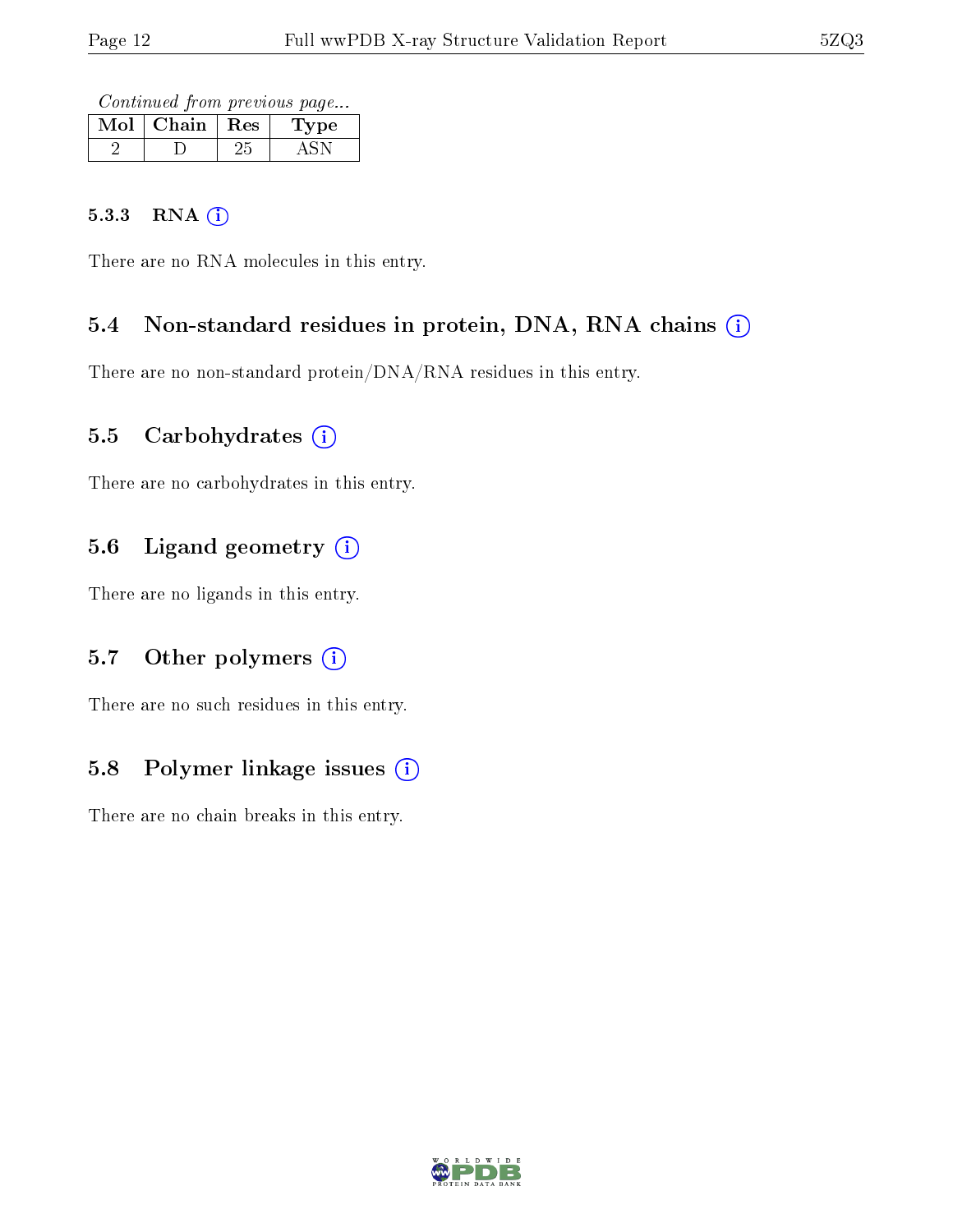# 6 Fit of model and data  $(i)$

# 6.1 Protein, DNA and RNA chains  $(i)$

In the following table, the column labelled  $#RSRZ> 2'$  contains the number (and percentage) of RSRZ outliers, followed by percent RSRZ outliers for the chain as percentile scores relative to all X-ray entries and entries of similar resolution. The OWAB column contains the minimum, median,  $95<sup>th</sup>$  percentile and maximum values of the occupancy-weighted average B-factor per residue. The column labelled ' $Q< 0.9$ ' lists the number of (and percentage) of residues with an average occupancy less than 0.9.

| Mol            | Chain   | Analysed         | ${ <\hspace{-1.5pt}{\mathrm{RSRZ}} \hspace{-1.5pt}>}$ | $\#\text{RSRZ}{>}2$                           | $OWAB(A^2)$      | $\rm Q\textcolor{black}{<}0.9$ |
|----------------|---------|------------------|-------------------------------------------------------|-----------------------------------------------|------------------|--------------------------------|
|                | А       | $349/377(92\%)$  | 0.23                                                  | 17 $(4%)$<br>29<br>31                         | 17, 46, 91, 122  |                                |
|                | B       | $350/377(92\%)$  | 0.05                                                  | $7(2\%)$<br>65<br>66                          | 16, 36, 78, 114  |                                |
| 2              | $\rm C$ | $74/78$ $(94\%)$ | 0.37                                                  | $5(6\%)$<br>18<br>17                          | 30, 56, 82, 93   |                                |
| $\overline{2}$ | D       | $74/78$ $(94\%)$ | 1.97                                                  | 28 (37\%) $\boxed{0}$<br>$\vert\vert 0 \vert$ | 58, 95, 123, 128 |                                |
| All            | All     | $847/910(93\%)$  | 0.32                                                  | 57 (6%)<br>17<br>18                           | 16, 44, 99, 128  |                                |

All (57) RSRZ outliers are listed below:

| Mol            | Chain                 | $\operatorname{Res}% \left( \mathcal{N}\right) \equiv\operatorname{Res}(\mathcal{N}_{0})\cap\mathcal{N}_{1}$ | Type                    | $_{\rm RSRZ}$ |
|----------------|-----------------------|--------------------------------------------------------------------------------------------------------------|-------------------------|---------------|
| $\mathbf{1}$   | А                     | 265                                                                                                          | $\rm GLY$               | 14.2          |
| $\overline{2}$ | $\overline{\rm D}$    | 23                                                                                                           | ILE                     | 10.9          |
| $\mathbf{1}$   | A                     | 264                                                                                                          | PHE                     | 7.5           |
| $\overline{2}$ | $\mathbf D$           | 56                                                                                                           | <b>LEU</b>              | 6.3           |
| $\overline{2}$ | $\overline{\text{D}}$ | 57                                                                                                           | <b>SER</b>              | $5.9\,$       |
| $\overline{2}$ | $\mathbf D$           | $\mathbf{1}$                                                                                                 | $\overline{\text{MET}}$ | $5.5\,$       |
| $\overline{2}$ | $\overline{D}$        | 50                                                                                                           | <b>LEU</b>              | 5.3           |
| $\overline{2}$ | D                     | 53                                                                                                           | <b>GLY</b>              | 5.1           |
| $\overline{2}$ | $\mathbf D$           | 20                                                                                                           | <b>SER</b>              | 5.0           |
| $\overline{1}$ | $\boldsymbol{A}$      | 478                                                                                                          | <b>GLY</b>              | 4.5           |
| $\overline{2}$ | $\overline{D}$        | 17                                                                                                           | <b>VAL</b>              | 4.0           |
| $\overline{2}$ | $\overline{\rm C}$    | 74                                                                                                           | $\rm{ARG}$              | 4.0           |
| $\overline{2}$ | $\overline{D}$        | 67                                                                                                           | <b>LEU</b>              | $3.9\,$       |
| $\mathbf{1}$   | $\, {\bf B}$          | 484                                                                                                          | GLU                     | 3.8           |
| $\overline{2}$ | D                     | 61                                                                                                           | ILE                     | 3.7           |
| $\overline{2}$ | $\overline{\rm D}$    | 43                                                                                                           | <b>LEU</b>              | 3.7           |
| $\overline{2}$ | $\mathbf D$           | 51                                                                                                           | GLU                     | $3.5\,$       |
| $\overline{2}$ | D                     | 19                                                                                                           | PRO                     | 3.4           |
| $\mathbf{1}$   | A                     | 474                                                                                                          | ILE                     | 3.4           |
| $\overline{2}$ | $\mathbf{D}$          | $\overline{4}$                                                                                               | PHE                     | 3.4           |
| $\overline{2}$ | D                     | 13                                                                                                           | ILE                     | 3.4           |

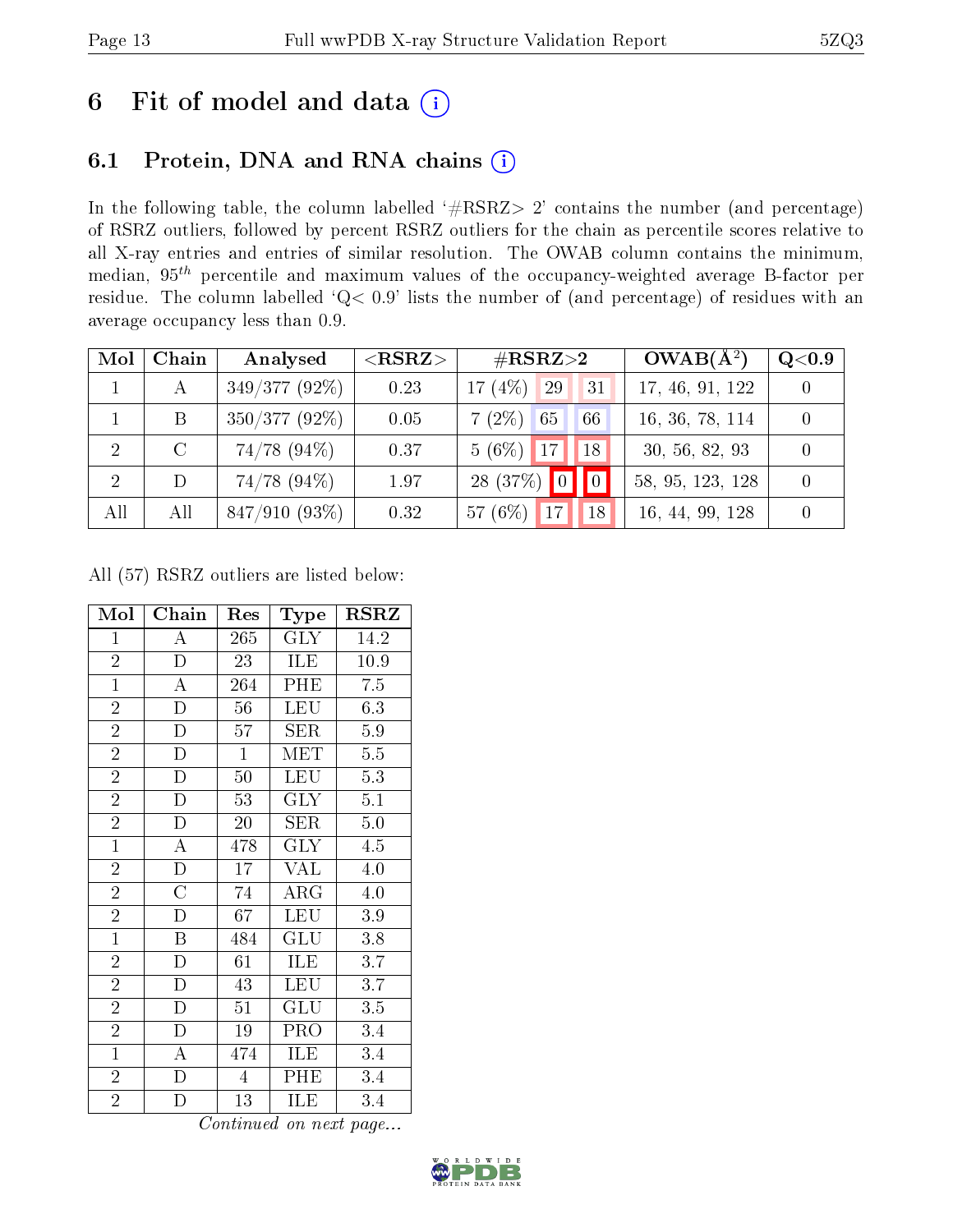| Mol            | Chain                   | Res              | Type                      | $_{\rm RSRZ}$    |
|----------------|-------------------------|------------------|---------------------------|------------------|
| $\mathbf{1}$   | $\overline{B}$          | 475              | $\overline{\text{GLY}}$   | $\overline{3.3}$ |
| $\mathbf{1}$   | $\overline{A}$          | 504              | <b>LYS</b>                | $3.2\,$          |
| $\overline{1}$ | $\overline{A}$          | 505              | <b>LEU</b>                | $\overline{3.1}$ |
| $\overline{1}$ | $\, {\bf B}$            | 505              | <b>LEU</b>                | $\overline{3.1}$ |
| $\overline{2}$ | $\overline{\text{D}}$   | $\overline{52}$  | <b>ASP</b>                | $\overline{3.0}$ |
| $\overline{2}$ | $\overline{D}$          | 45               | PHE                       | 3.0              |
| $\overline{1}$ | $\overline{A}$          | 256              | <b>THR</b>                | $2.9\,$          |
| $\overline{1}$ | $\overline{\rm A}$      | 475              | <b>GLY</b>                | $2.9\,$          |
| $\overline{2}$ | $\overline{\rm D}$      | 22               | <b>THR</b>                | 2.8              |
| $\overline{1}$ | $\overline{A}$          | 387              | $\overline{\text{ASP}}$   | $2.8\,$          |
| $\mathbf{1}$   | $\overline{\mathbf{B}}$ | 507              | GLU                       | $2.8\,$          |
| $\overline{1}$ | $\overline{\mathrm{B}}$ | 222              | $\overline{\text{SER}}$   | $\overline{2.7}$ |
| $\overline{2}$ | $\overline{D}$          | 28               | $\overline{\rm ALA}$      | $\overline{2.7}$ |
| $\overline{1}$ | $\overline{A}$          | 386              | $\overline{\text{LYS}}$   | $\overline{2.7}$ |
| $\overline{1}$ | $\overline{A}$          | 263              | $\overline{\text{ASN}}$   | $\overline{2.7}$ |
| $\frac{2}{1}$  | $\overline{D}$          | 64               | GLU                       | $2.7\,$          |
|                | $\overline{A}$          | 341              | $\overline{\text{LYS}}$   | $\overline{2.7}$ |
| $\mathbf{1}$   | $\overline{\mathbf{B}}$ | 530              | ALA                       | $2.7\,$          |
| $\overline{1}$ | $\overline{A}$          | $503\,$          | $\overline{\text{LYS}}$   | 2.7              |
| $\overline{1}$ | $\overline{A}$          | 339              | $\overline{\text{SER}}$   | $\overline{2.6}$ |
| $\overline{2}$ | $\overline{\rm D}$      | $21\overline{)}$ | $\overline{\text{ASP}}$   | $2.\overline{6}$ |
| $\overline{2}$ | $\overline{D}$          | $\overline{11}$  | $\overline{\text{LYS}}$   | $\overline{2.5}$ |
| $\overline{1}$ | $\overline{\rm A}$      | 257              | $\overline{\text{VAL}}$   | 2.4              |
| $\overline{2}$ | $\overline{\rm C}$      | $\overline{53}$  | $\overline{\text{GLY}}$   | 2.4              |
| $\overline{2}$ | $\overline{\rm D}$      | $16\,$           | GLU                       | $2.4\,$          |
| $\overline{2}$ | $\overline{\text{C}}$   | 56               | LEU                       | $2.\overline{2}$ |
| $\frac{2}{1}$  | $\overline{\rm D}$      | 65               | SER                       | $2.2\,$          |
|                | $\boldsymbol{B}$        | 339              | SER                       | 2.2              |
| $\overline{2}$ | $\overline{\rm D}$      | 15               | $\overline{\text{LEU}}$   | $\overline{2.2}$ |
| $\overline{2}$ | С                       | 60               | ASN                       | 2.1              |
| $\mathbf 1$    | А                       | 472              | <b>TYR</b>                | 2.1              |
| $\overline{2}$ | D                       | 3                | ILE                       | 2.1              |
| $\overline{2}$ | $\overline{C}$          | 16               | <b>GLU</b>                | 2.1              |
| $\mathbf{1}$   | $\overline{\rm A}$      | 508              | $\overline{\mathrm{ASN}}$ | 2.0              |
| $\overline{c}$ | D                       | 58               | ASP                       | 2.0              |
| $\overline{2}$ | D                       | 55               | THR                       | 2.0              |

Continued from previous page...

# 6.2 Non-standard residues in protein, DNA, RNA chains (i)

There are no non-standard protein/DNA/RNA residues in this entry.